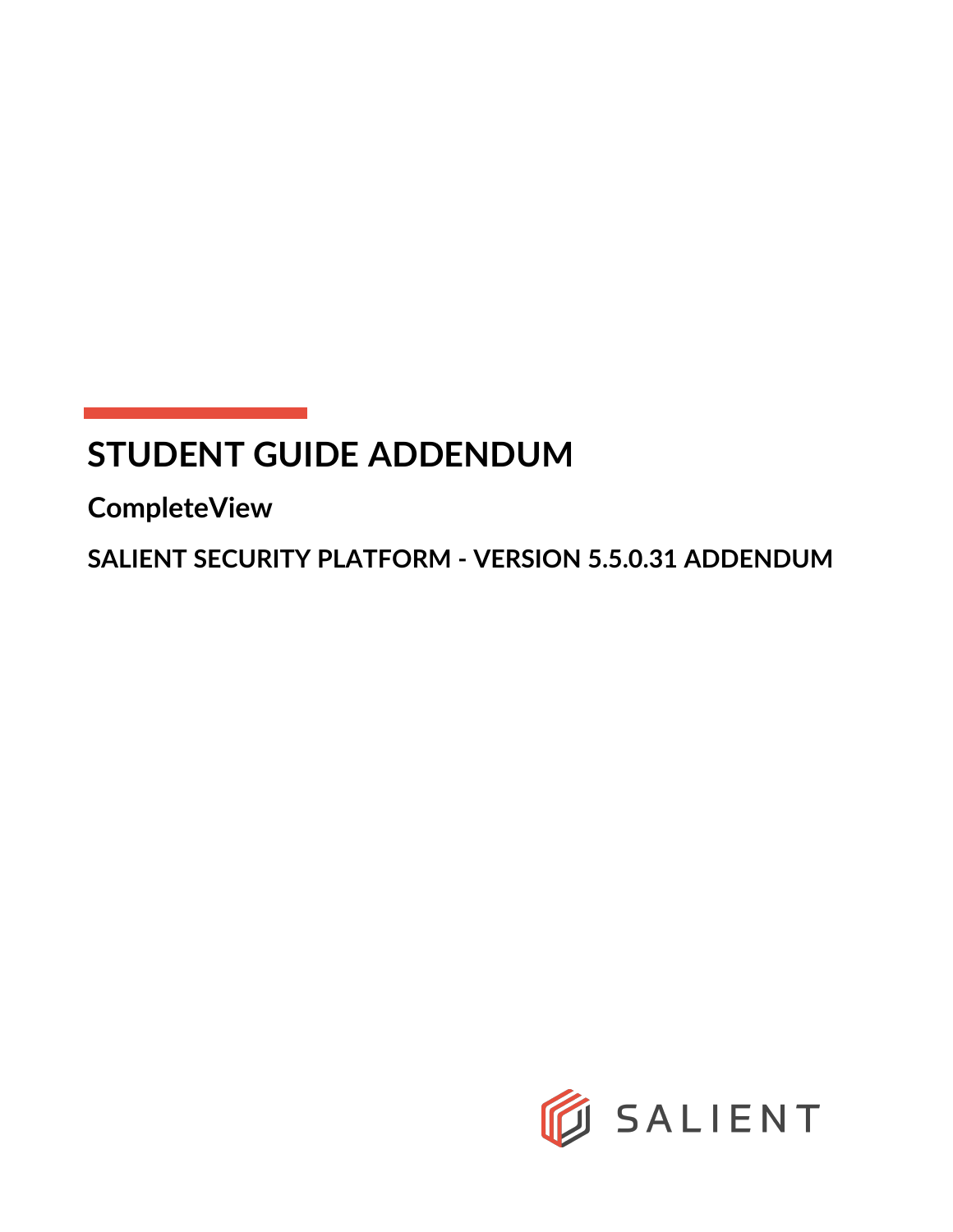## **Table of Contents**

|                                                                           | 3  |
|---------------------------------------------------------------------------|----|
|                                                                           |    |
|                                                                           |    |
|                                                                           |    |
|                                                                           |    |
|                                                                           |    |
| Change the Recording Server's Friendly Name & Enter Server Coordinates  5 |    |
|                                                                           |    |
|                                                                           |    |
|                                                                           |    |
|                                                                           |    |
|                                                                           |    |
|                                                                           |    |
|                                                                           | 10 |
|                                                                           |    |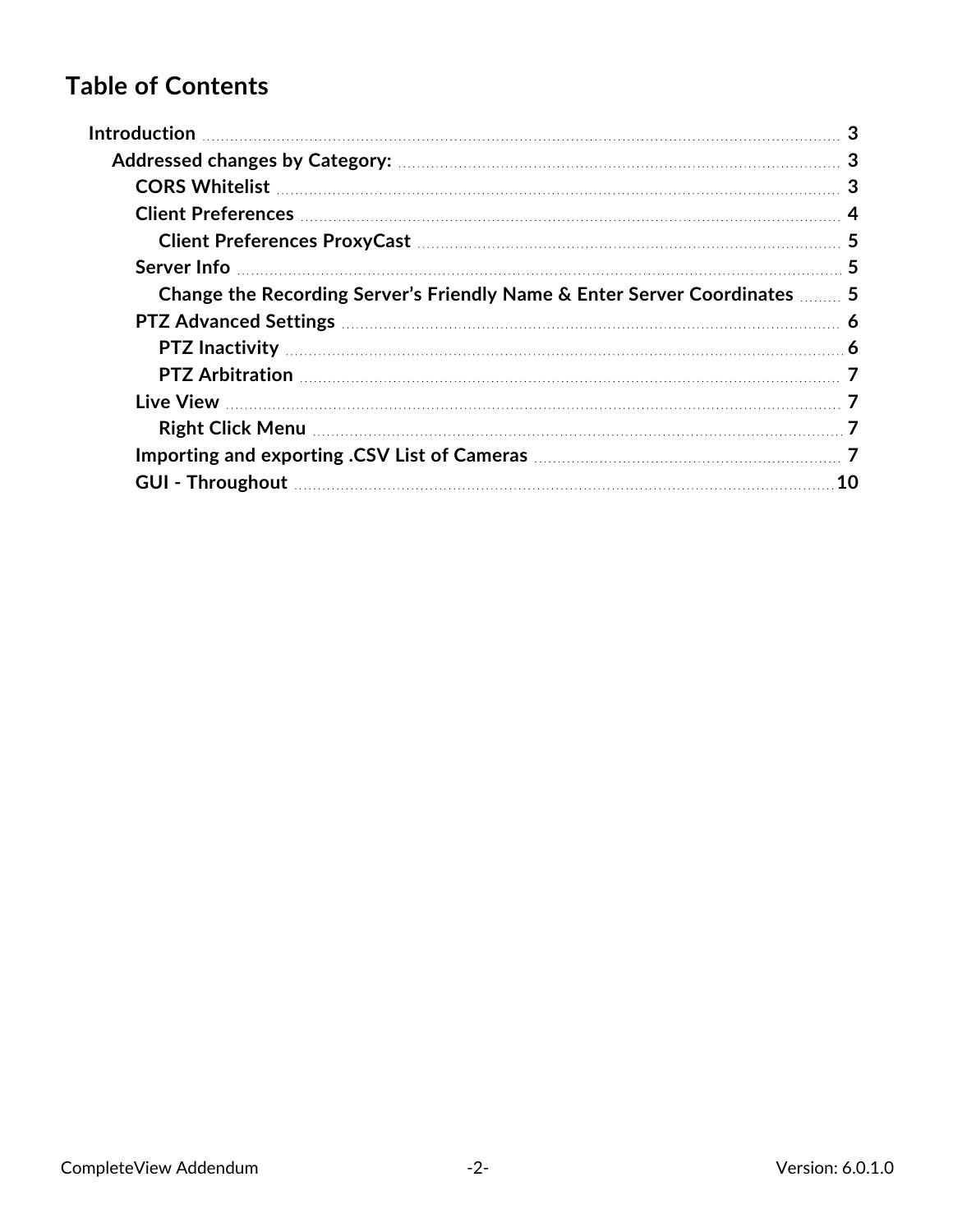## <span id="page-2-0"></span>**Introduction**

This training addendum highlights the major changes and additions to the CompleteView VMS software with the release of version 5.5.0.31.

## <span id="page-2-1"></span>**Addressed changes by Category:**

| <b>Common Settings - Security</b>    | • CORS Whitelist                                                                                           |
|--------------------------------------|------------------------------------------------------------------------------------------------------------|
| <b>Common Settings - Operations</b>  | • Client Preferences<br>Naming options for cameras on proxycast servers                                    |
|                                      | • Camera ID preferences                                                                                    |
| <b>Recording Server, Edit Server</b> | • Ability to add Latitude and Longitude information                                                        |
| <b>PTZ Advanced Settings</b>         | • UI Improvements                                                                                          |
|                                      | • Inactivity information                                                                                   |
|                                      | • Arbitration information                                                                                  |
| <b>Playback Speed</b>                | • Playback speed has been changed to include the following<br>options: Slow, Normal, Fast, Faster, Fastest |
| <b>Live View</b>                     | • Video popup feature                                                                                      |
| <b>Camera Overview</b>               | • Import and Export of cameras                                                                             |
| <b>GUI - Throughout</b>              | • Notes Feature<br>• Show Password changes                                                                 |
|                                      |                                                                                                            |

#### <span id="page-2-2"></span>**CORS Whitelist**

#### **Common Settings > Security > CORS Whitelist**

In addition to security certificate creation and addition, the CompleteView Management Server maintains a configurable list of approved host addresses with which various clients and Recording Servers may communicate, referred to as a Cross-Origin Resource Sharing (CORS) Whitelist. For example, if the Web Client must first communicate with a web hosting site to access the video from a deployment's Recording Servers, that web hosting site must be added to the whitelist.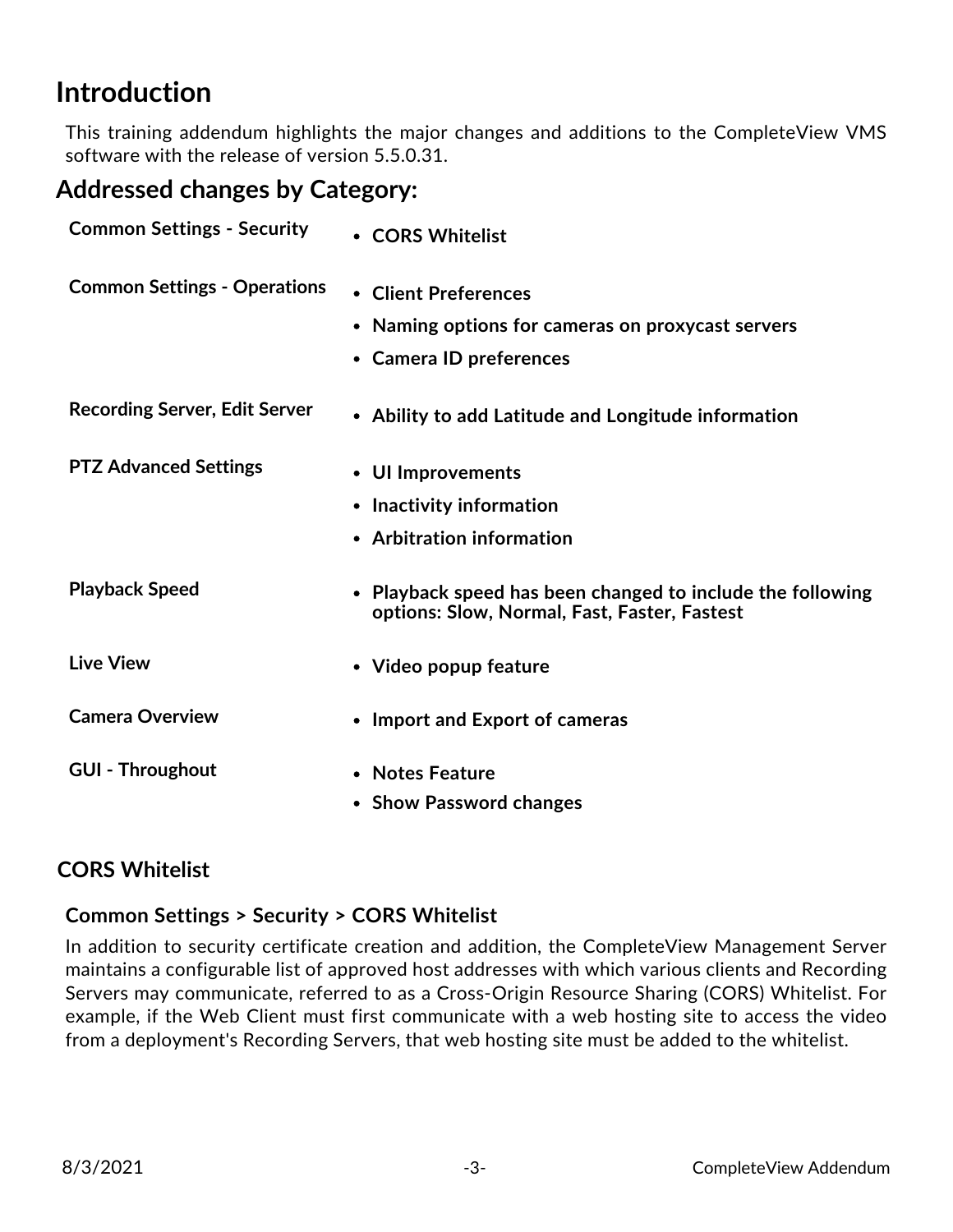|                          | 蒼<br><b>CORS WHITELIST</b> |                                  |                |         |            |
|--------------------------|----------------------------|----------------------------------|----------------|---------|------------|
| <b>Certificates</b>      | Search<br>Q                |                                  | <b>Disable</b> | Enable  | Select All |
| <b>ED</b> CORS Whitelist | <b>INCLUDE</b>             | <b>ADDRESS TO WHITELIST</b>      |                |         |            |
|                          | ∣✓∣                        | http://webclient.YOURDOMAIN.com  |                |         |            |
|                          | $\overline{\mathbf{v}}$    | https://webclient.YOURDOMAIN.com |                |         |            |
|                          | ▽                          | http://localhost:4502            |                |         |            |
|                          | $\triangledown$            | https://localhost:4503           |                |         |            |
|                          |                            |                                  |                | $+$ Add | X Remove   |

Administrators have the ability to add, remove, or update addresses to or from this list. Each entry should be in the following format:

- http://{address}[:port]
- https://{address}[:port]

Addresses may be either IPv4 or IPv6, or a hostname may be used. When a new Recording Server is added with "Auto Provision" enabled, the whitelist from the Management Server is automatically applied. When "Apply to All Servers" is selected, the Management Server applies the whitelist to all Recording Servers.

#### <span id="page-3-0"></span>**Client Preferences**

#### **Common Settings > Operations > Client Preferences**

Client Preferences relates to the configuration of the names of cameras added to a ProxyCast Server and to toggling the camera ID on or off camera names. Client Preferences settings are global, applied to Desktop Clients per Windows user on a given system, and stored in the local cache (app data) folder.

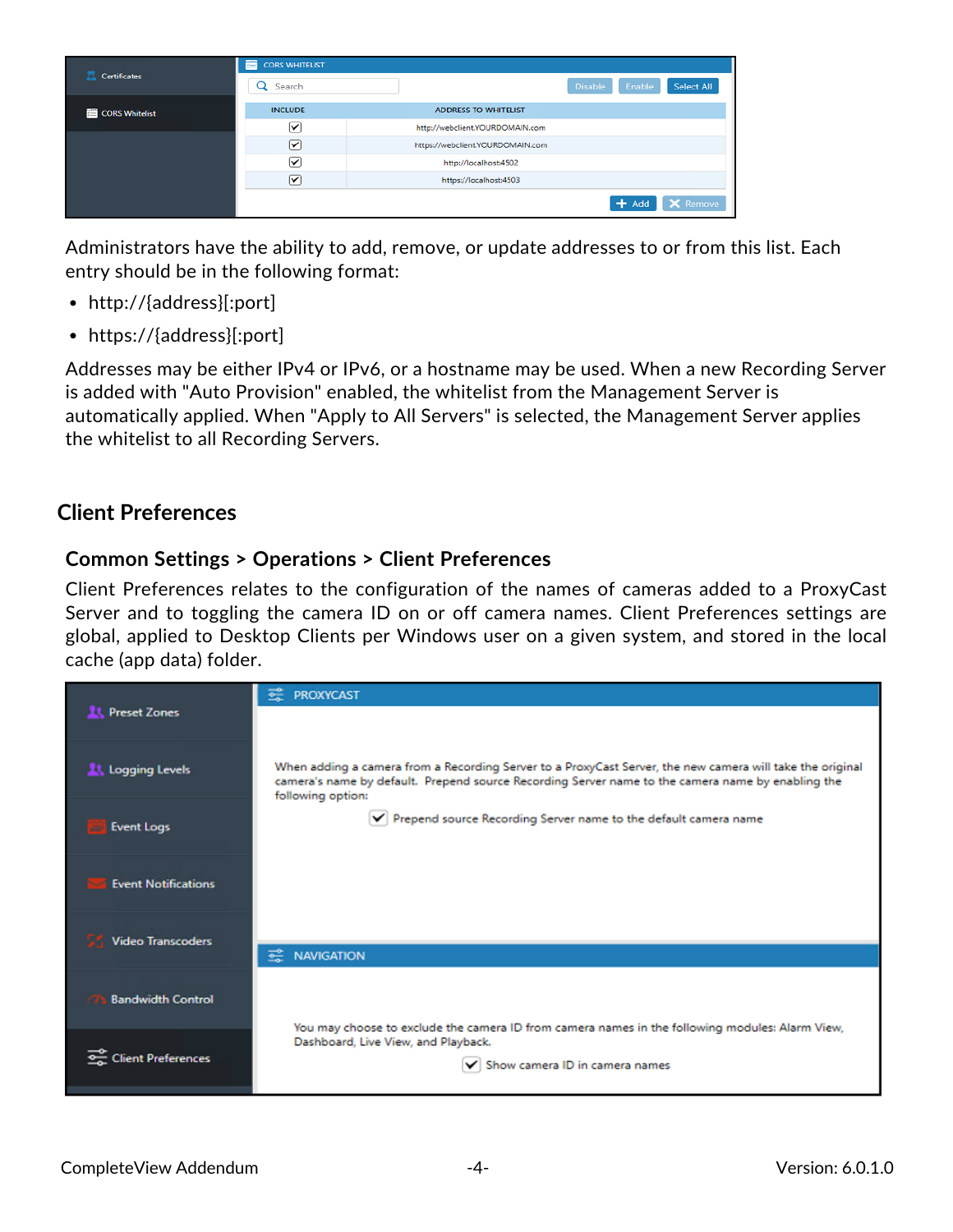#### <span id="page-4-0"></span>**Client Preferences ProxyCast**

If the box is selected, the name of the Recording Server from which the camera is being added will be prefixed to the camera's name as it appears on the ProxyCast Server. For example, if a camera residing on a Recording Server named "Headquarters" is labeled as "5-Axis 211M," the "Prepend source Recording Server name to the default camera name" box is selected, and the camera is added to a ProxyCast Server, the name of that camera would read "Headquarters 5- Axis 211M" on the ProxyCast Server. This setting is global, will be applied to all ProxyCast cameras, and is turned on by default.Client Preferences relates to the configuration of the names of cameras added to a ProxyCast Server and to toggling the camera ID on or off camera names. Client Preferences settings are global, applied to Desktop Clients per Windows user on a given system, and stored in the local cache (app data) folder.

### <span id="page-4-1"></span>**Server Info**

Server Info includes the Friendly Name, Time Zone, Recording Server Version number and Server Coordinates information. From this panel, the recording server's friendly name may be changed.

#### <span id="page-4-2"></span>**Change the Recording Server's Friendly Name & Enter Server Coordinates**

**Steps:**

| <b>SERVER INFO</b>    |                       |                           |          |
|-----------------------|-----------------------|---------------------------|----------|
| <b>Friendly Name</b>  | YOUR SERVER NAME      | <b>Server Coordinates</b> | ◢        |
| 3<br><b>Time Zone</b> | Central Standard Time | Latitude                  | 30.44    |
| Version               | 5.3.0.71              | Longitude                 | $-97.70$ |

- **1.** Select the desired Recording Server
- **2.** Select the Recording Server Icon from the toolbar
- **3.** Enable Recording Server Edit Settings
- **4.** The current name will display in Server Info
- **5.** Type the new name over the existing server name
- **6.** Optionally enter the Recording Server's latitude and longitude information with up to 6 decimal places precision
- **7.** Save the configuration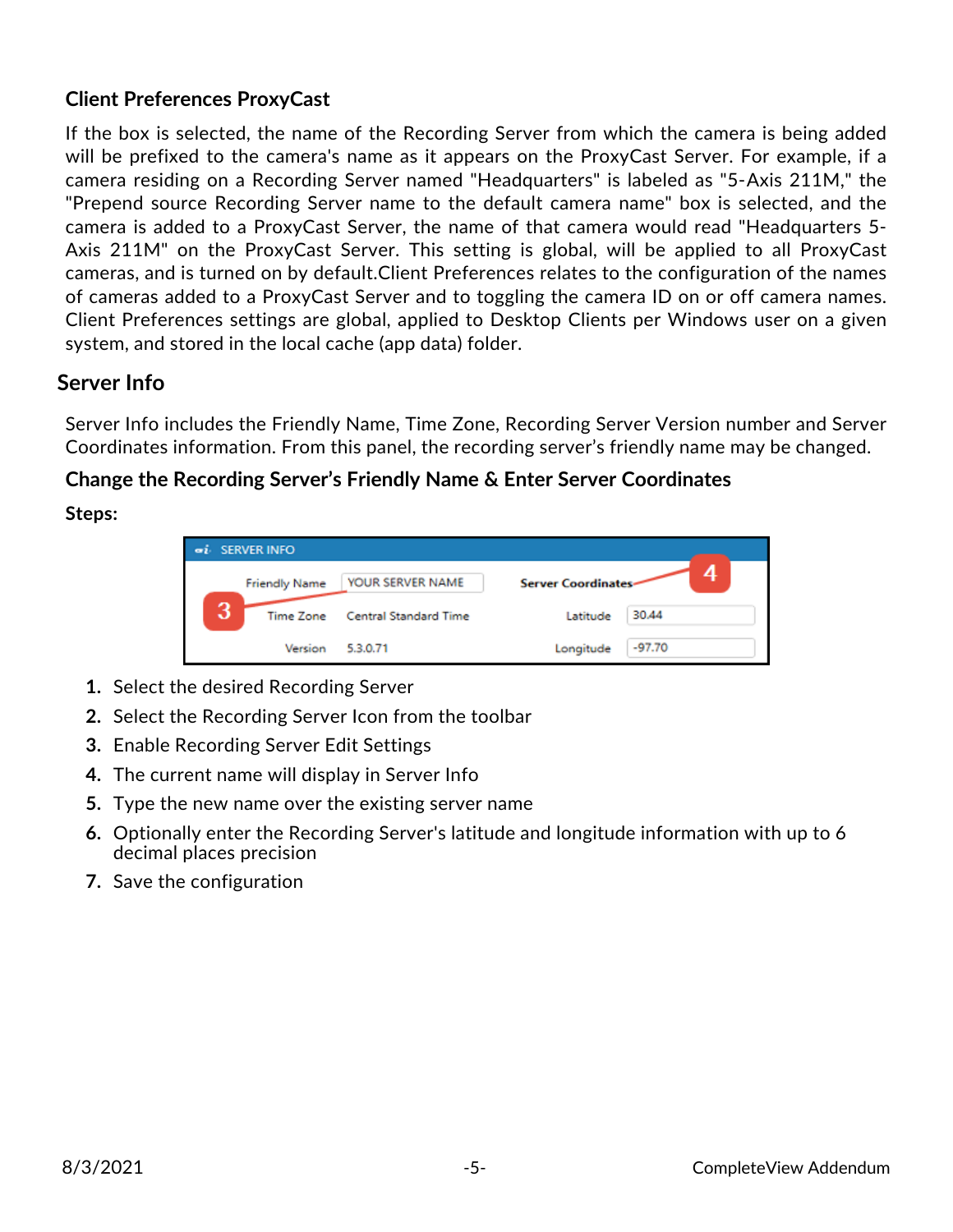## <span id="page-5-0"></span>**PTZ Advanced Settings**

#### **Camera Panels > PTZ Panel**

The Advanced Settings panel allows configuration of elements specific to analog and mechanical PTZ cameras.



- **1.** Use Analog PTZ allows for the use of an analog PTZ driver on an IP camera. After activating, select the desired PTZ driver from the PTZ Settings pane, as described in Selecting the Correct PTZ Driver above.
- **2.** Flip Directions inverts left/right movement commands. This may apply to any PTZ camera
- **3.** Serial Port Specifies which RS-232C serial port on the recording server is used
- **4.** ID the serial bus ID of an analog camera that is attached to an analog matrix switch
- **5.** Inactivity (Sec) is the period, measured in seconds,CompleteView waits in order to detect an idle camera, if no communication has been received during the Inactivity Timeout, the camera is treated as idle. See below for a list of behaviors resulting from the idle condition
- **6.** Arbitration (Sec) specifies the back off period that expires when contention occurs between users attempting to control the same camera, see below for more information.

#### <span id="page-5-1"></span>**PTZ Inactivity**

If the inactivity threshold has been reached:

- **1.** If a preset tour is defined and active, then CV will restart the tour from the beginning
- **2.** If a preset tour is defined but inactive (a user turned off the preset tour in the CompleteView Desktop Client), and the Return Home after Inactivity timeout has been enabled (see Auto Home below), then CV will show the Home Preset location
- **3.** If no preset tour is defined, and the Return Home after Inactivity timeout has been enabled, thenCompleteView will show the Auto-Home Preset location
- **4.** If neither a preset tour nor auto-home after inactivity timeout is enabled, CompleteView will do nothing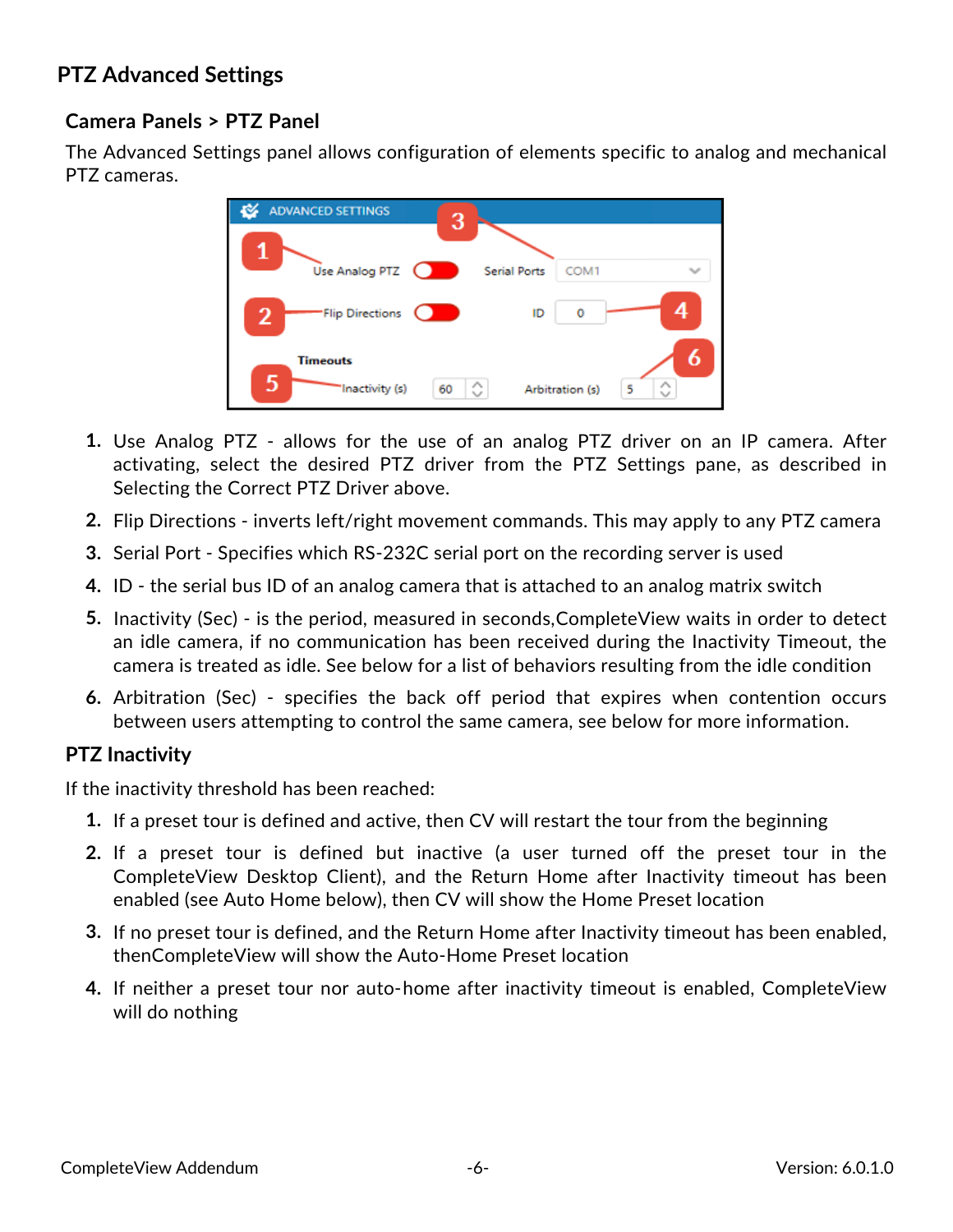#### <span id="page-6-0"></span>**PTZ Arbitration**

User access to camera PTZ controls is prioritized. The user with the highest priority always gains immediate PTZ control. When users having the same or lower priority contend for access to a camera already under user control, CompleteView initiates the Arbitration. If the Arbitration expires without any control activity from the user currently granted PTZ access, PTZ control passes to the contending user with the highest priority.

If PTZ activity occurs during the Arbitration, the timeout resets and continues to run. The arbitration timer continues to run in this manner until PTZ control passes due either to timer expiration or contention from a higher priority user.

<span id="page-6-2"></span><span id="page-6-1"></span>

### <span id="page-6-3"></span>**Importing and exporting .CSV List of Cameras**

CompleteView has the ability to import and export groups of cameras to/from from a .csv file. For importation, the file must be formatted with 16 columns and the exact headers and data format depicted below.

**IP Address** Channel Count | Channel | User Name Password | Compression | FPS | On-Demand | RTSP Port | Image Path | Stream Processing | DVD | DFT **Name** Manufacturer Model Axis-3025 192.168.10.120 Axis M3025-VF root pass H<sub>264</sub> **No**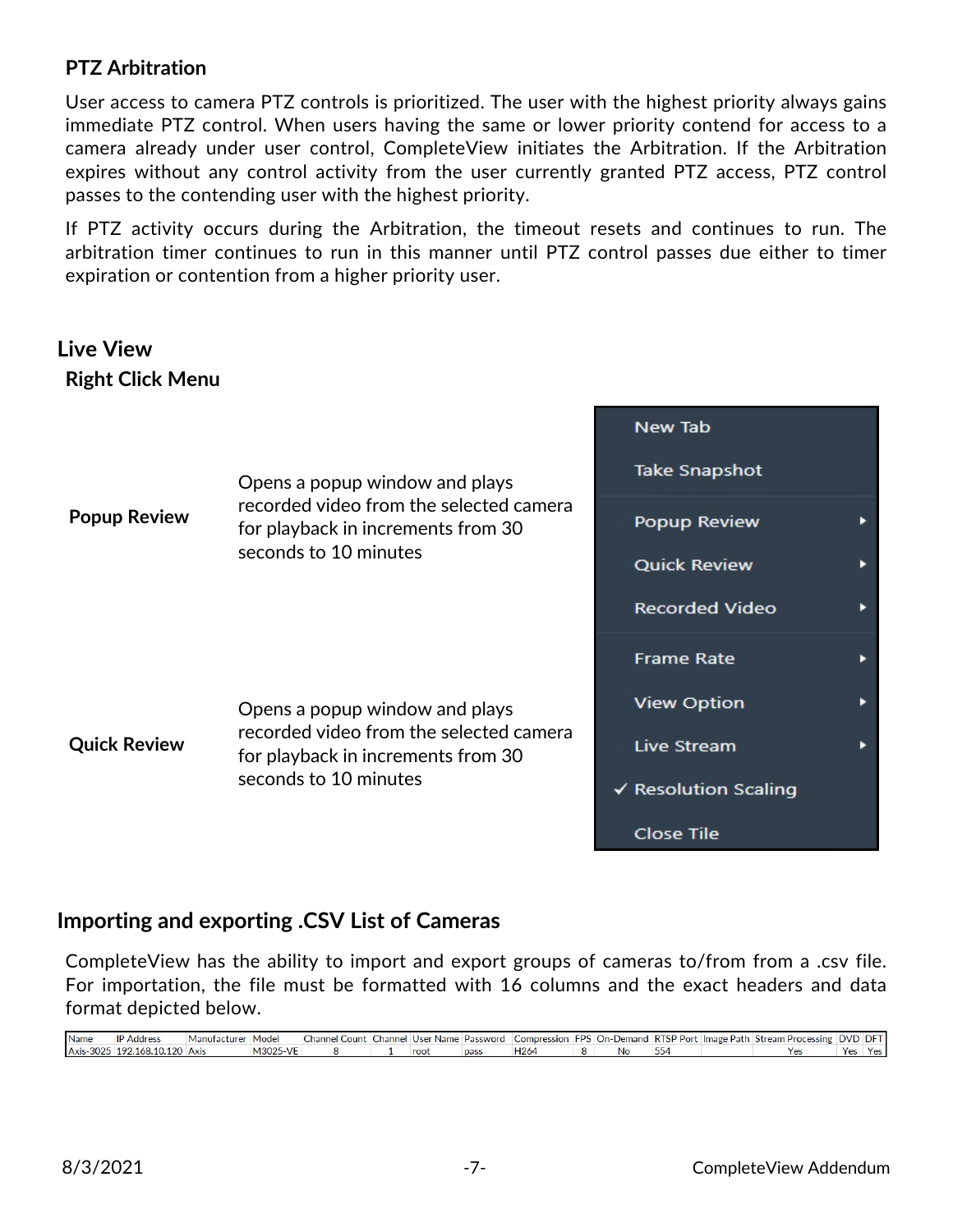## **Exporting All Cameras in a Deployment**

Use this method to generate a .csv file that lists all cameras connected to all Recording Servers in a deployment as well as information about the various Recording Servers. **Note:** Since this list contains Recording Server information along with the camera data, it cannot be imported back into CompleteView 20/20.

#### **Steps:**

- **1.** Select Overview under Recording Servers
- **2.** Select the Cameras menu option
- **3.** Select Export to CSV and save the file



|                 | 鬲<br><b>SERVERS</b> |                             | CAMERAS            |             | Ы                   | <b>VOLUMES</b>      | γ<br><b>ALARMS</b> |                  | 圇<br><b>TRIGGERS</b>           | ⊡                 | <b>LICENSES</b>      |               |                   |
|-----------------|---------------------|-----------------------------|--------------------|-------------|---------------------|---------------------|--------------------|------------------|--------------------------------|-------------------|----------------------|---------------|-------------------|
| Q<br>Search     |                     | $\overline{2}$              | <b>User Name</b>   |             | $\checkmark$        |                     | Apply              |                  |                                |                   | <b>Disable</b>       | <b>Enable</b> | <b>Select All</b> |
| <b>ENABLE</b>   | <b>SERVER</b>       | ID<br>$\boldsymbol{\wedge}$ | <b>CAMERA NAME</b> | <b>TYPE</b> | <b>DEVICE</b>       | <b>DRIVER</b>       | <b>CHANNEL</b>     | <b>USER NAME</b> | <b>PASSWORD</b>                | <b>RESOLUTION</b> | <b>COMPRESSI</b>     | <b>FPS</b>    | <b>SCHEDULE</b>   |
| ▽               | localhost           |                             | <b>AXIS M3014</b>  | Network     | 172.18.2.64         | <b>Axis M3014</b>   | 1                  | root             |                                | Auto              | H.264                | 30            | ≣<br>Recording    |
| $\triangledown$ | localhost           | 2                           | <b>AXIS P3344</b>  | Network     | 172.18.2.45         | Axis P3344/P3344VE  | $\mathbf{1}$       | root             | $\bullet\bullet\bullet\bullet$ | Auto              | H.264                | 30            | Recording         |
| ☑               | localhost           | з                           | <b>AXIS P3344</b>  | Network     | 172.18.2.45         | Axis P3344/P3344VE  | -1                 | root             |                                | Auto              | <b>MJPEG</b>         | 5.            | Recording         |
| $\triangledown$ | localhost           | 4                           | <b>AXIS P3344</b>  | Network     | 172.18.2.45         | Axis P3344/P3344VE  | -1                 | root             |                                | Auto              | <b>MJPEG</b>         | 5.            | Recording         |
| $\triangledown$ | localhost           | 5                           | <b>AXIS P3344</b>  | Network     | 172.18.2.45         | Axis P3344/P3344VE  | $\mathbf{1}$       | root             |                                | Auto              | <b>MJPEG</b>         | 5.            | Recording         |
| $\triangledown$ | localhost           | 6                           | <b>AXIS P3344</b>  | Network     | 172.18.2.45         | Axis P3344/P3344VE  | $\mathbf{1}$       | root             | $\bullet\bullet\bullet\bullet$ | Auto              | <b>MJPEG</b>         | 5.            | Recording         |
| Ⅳ               | localhost           | 7                           | <b>AXIS P3344</b>  | Network     | 172.18.2.45         | Axis P3344/P3344VE  | 6                  | root             |                                | Auto              | H.264                | 30            | Recording         |
| $\triangledown$ | localhost           | 8                           | <b>AXIS P3344</b>  | Network     | 172,18,2,45         | Axis P3344/P3344VE  | 7                  | root             |                                | Auto              | H.264                | 30            | Recording         |
| $\triangledown$ | localhost           | 9                           | <b>AXIS P3344</b>  | Network     | 172.18.2.45         | Axis P3344/P3344VE  | 8                  | root             |                                | Auto              | H.264                | 30            | Recording         |
| $\triangledown$ | localhost           | 10                          | <b>AXIS P3353</b>  |             | Network 172.18.2.43 | <b>Axis P3353</b>   | $\mathbf{1}$       | root             |                                | Auto              | H.264                | 30            | Recording         |
| $\triangledown$ | localhost           | 11                          | <b>AXIS P5544</b>  |             | Network 172.18.2.66 | Axis P5544          | 1                  | root             |                                | Auto              | H.264                | 30            | Recording         |
| $\triangledown$ | localhost           | 12                          | <b>AXIS Q1602</b>  |             | Network 172,18,2,55 | Axis Q1602          | $\mathbf{1}$       | root             |                                | Auto              | H.264                | 30            | Recording         |
| ▽               | localhost           | 13                          | <b>AXIS 01755</b>  |             | Network 172,18,2,62 | Axis Q1755          | 1                  | root             |                                | Auto              | з<br>H.264           | 30            | Recording         |
| $\triangledown$ | localhost           | 14                          | <b>AXIS Q1765</b>  |             | Network 172.18.2.42 | Axis Q1615-LE MkIII | $\mathbf{1}$       | root             |                                | Auto              | H.264                | 30            | Recording         |
| $[\checkmark]$  | localhost           | 15                          | <b>AXIS Q1910</b>  |             | Network 172,18,2,61 | Axis Q1910/1910E    | 1                  | root             |                                | Auto              | H.264                | 30            | Recording         |
|                 |                     |                             |                    |             |                     |                     |                    |                  |                                | $+$ Add           | <b>Export to CSV</b> |               | X Remove          |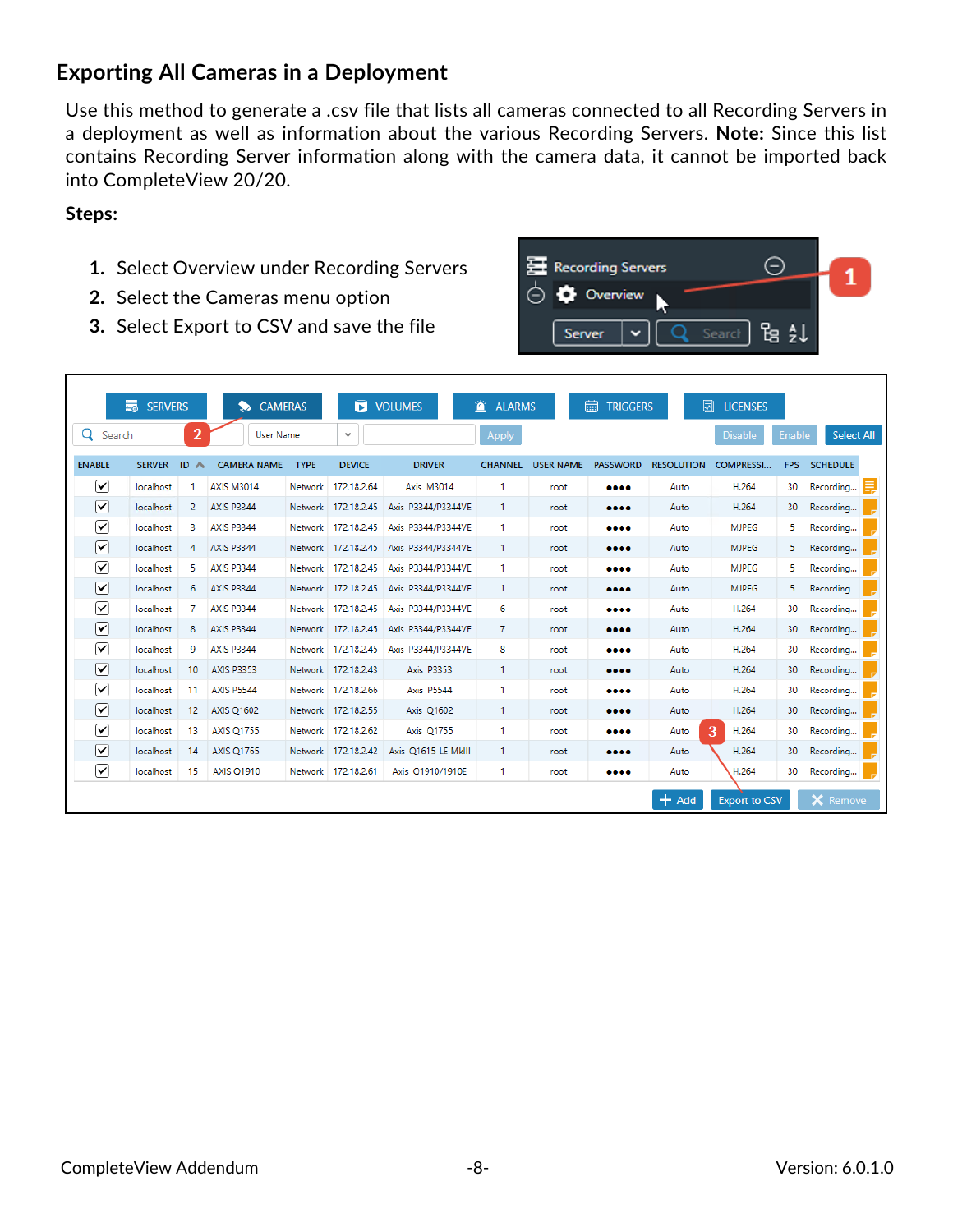## **Exporting a Single Recording Server's Cameras**

Use this method to generate a .csv file listing all cameras attached to a single Recording Server. This file is valid for importation, and can be used as a backup or when setting up a new or replacement Recording Server.

#### **Steps:**

- **1.** Select the Cameras node under a given Recording Server
- **2.** Select Export to CSV and save the file
- **3.** A confirmation prompt will appear asking "inlcude pasword as plain text." Select Yes if the list is to be imported into a Recording Server, and either Yes or No if the list isn't meant to be used for importation. The plain text credentials will be sent to the cameras, alleviating the need for the administrator to manually type them in.



| CAMERAS              |                |                    |                  |               |                    |                |                             |                                                                                                                 |                   |                        |                |                      |               |  |
|----------------------|----------------|--------------------|------------------|---------------|--------------------|----------------|-----------------------------|-----------------------------------------------------------------------------------------------------------------|-------------------|------------------------|----------------|----------------------|---------------|--|
| Q<br>Search          |                |                    | <b>User Name</b> | $\checkmark$  |                    |                | $\blacktriangleright$ Apply | Type                                                                                                            | None              | ↑<br>$\checkmark$<br>÷ | <b>Disable</b> | Enable               | Select All    |  |
| <b>ENABLE</b>        | ID             | <b>CAMERA NAME</b> | <b>TYPE</b>      | <b>DEVICE</b> | <b>DRIVER</b>      | <b>CHANNEL</b> |                             | <b>USER NAME PASSWORD</b>                                                                                       | <b>RESOLUTION</b> | COMPRESSI              | <b>FPS</b>     | <b>SCHEDULE</b>      | <b>STATUS</b> |  |
| ☑                    |                | Office-1           | Network          | 172.17.20.101 | Axis P1365/P1365-E |                | admin                       |                                                                                                                 | Auto              | H.264                  | з              | Regular              | ш             |  |
| $\boxed{\mathbf{v}}$ | 2              | Office-2           | Network          | 172.17.20.102 | Axis P1365/P1365-E | 1.             | admin                       | $\begin{array}{cccccccccccccc} \bullet & \bullet & \bullet & \bullet & \bullet & \bullet & \bullet \end{array}$ | Auto              | H.264                  | з              | Regular              | ш             |  |
| ☑                    | з              | Office-3           | Network          | 172.17.20.103 | Axis P1365/P1365-E | 1.             | admin                       |                                                                                                                 | Auto              | H.264                  | з              | Regular              |               |  |
| $\boxed{\mathbf{z}}$ | 4              | Office-4           | Network          | 172.17.20.104 | Axis M1144-L       |                | admin                       |                                                                                                                 | Auto              | H.264                  | з.             | Regular              | ш             |  |
| ☑                    | 5              | Office-5           | Network          | 172.17.20.105 | Axis M1144-L       |                | admin                       |                                                                                                                 | Auto              | H.264                  | з              | Regular              |               |  |
| $\boxed{\mathbf{v}}$ | 6              | Office-6           | Network          | 172.17.20.106 | Axis P1365/P1365-E | 1.             | admin                       |                                                                                                                 | Auto              | H.264                  | з              | Regular              | ш             |  |
| ☑                    | $\overline{7}$ | Office-7           | Network          | 172.17.20.107 | Axis P1365/P1365-E |                | admin                       |                                                                                                                 | Auto              | H.264                  | з              | Regular              | $\mathbf{r}$  |  |
| $\boxed{\mathbf{z}}$ | 8              | Office-8           | Network          | 172.17.20.108 | Axis P1365/P1365-E | 1.             | admin                       |                                                                                                                 | Auto              | H.264                  | в<br>2         | Regular              | ш             |  |
| ☑                    | 9              | Office-9           | Network          | 172.17.20.109 | Axis M1144-L       |                | admin                       |                                                                                                                 | Auto              | H.264                  | в              | Regular              |               |  |
| $\boxed{\mathbf{v}}$ | 10             | Office-10          | Network          | 172.17.20.110 | Axis M1144-L       |                | admin                       |                                                                                                                 | Auto              | H.264                  |                | Regular              | ш             |  |
|                      |                |                    |                  |               |                    |                |                             | Add                                                                                                             | □ Clone           | <b>Add From CSV</b>    |                | <b>Export to CSV</b> | X Remove      |  |

## **Importing a Single Recording Server's Cameras**

Select the Cameras node from the Recording Server as above, select Add from CSV and select the file. The cameras will autopopulate after the file is finished loading. Save the configuration.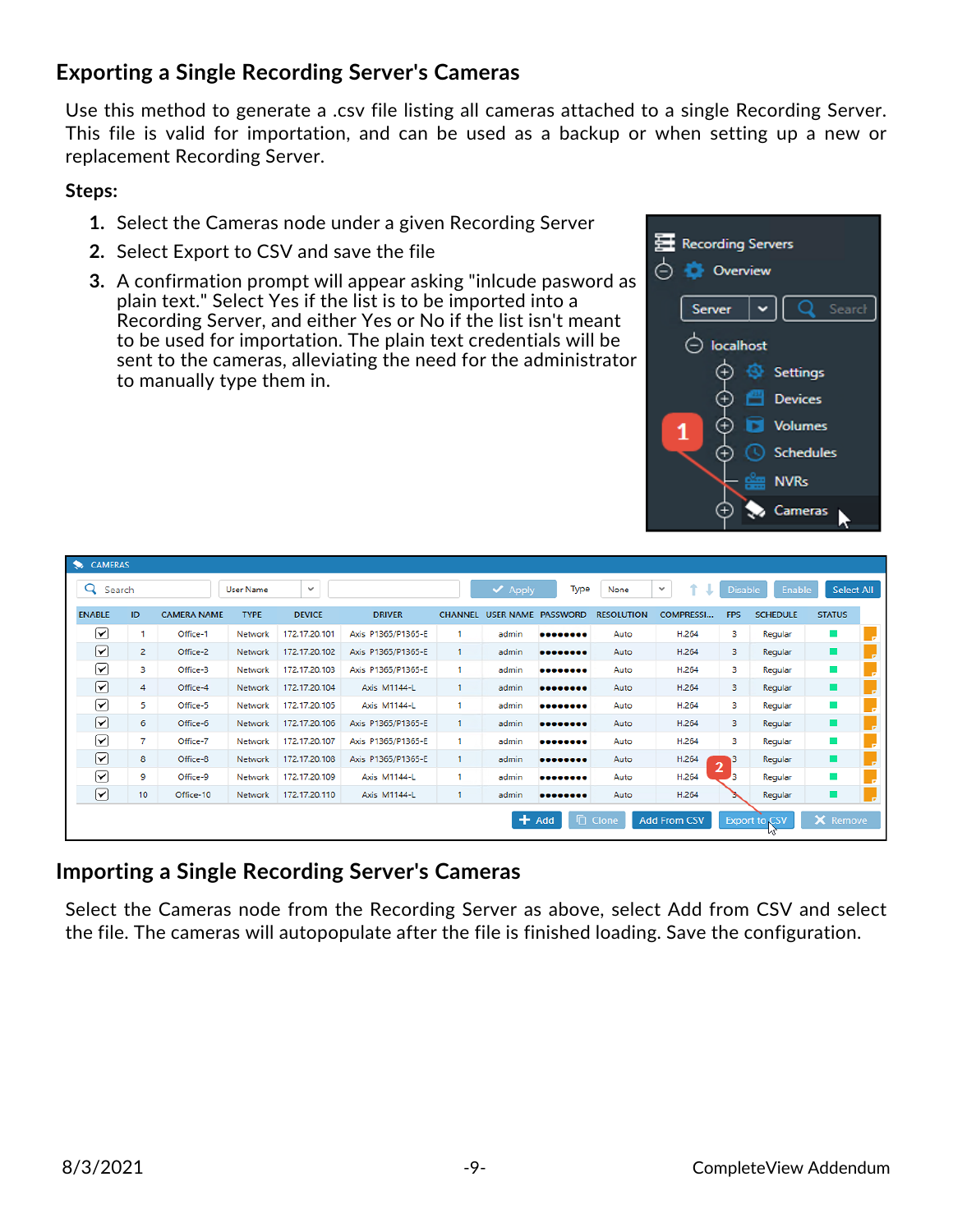### <span id="page-9-0"></span>**GUI - Throughout**

#### **Notes**

Notes is a feature located throughout CompleteView client. In any location where a notes icon is displayed, a user may add and edit comments. Select the notes icon to enter or edit text. An icon with no lines indicates no notes have been added to that item. Icons with lines contain text.



When finished, select the checkmark to save the edits to the note, or select the X to discard them. Click the module's Save button to ensure the note has been saved.

| Camera notes. |  |
|---------------|--|
|               |  |

Notes follow the item to which they are attached, such as a camera. For example, if information has been added to a note for a camera in one screen, the information will be accesible in any other screen in which the camera is available and the notes icon is visible.

#### **View Password**

The feature allowing users to click on the eyeball icon to view a password has been removed for security reasons.